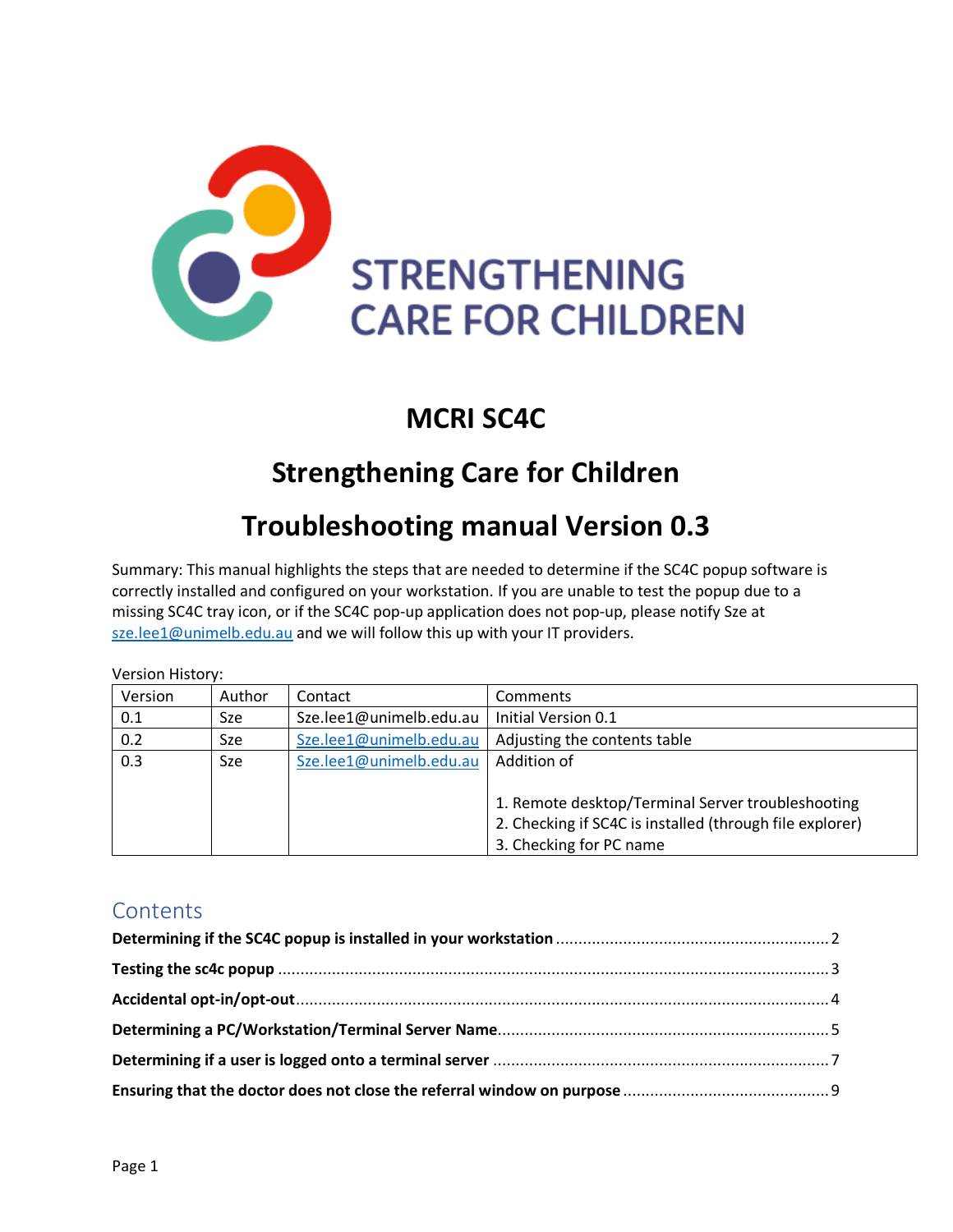**[Checking if the SC4C popup files are installed on the current workstation\(for advanced users only\)](#page-9-0)**... 10 **Ensuring that the SC4C popup starts**.......................................................... **Error! Bookmark not defined.**

# <span id="page-1-0"></span>Determining if the SC4C popup is installed in your workstation

Firstly determine if the SC4C popup is installed in your computer by going through the steps below.

- 1. Click on the search bar next to the start button and type "Strengthening care 4 children"
- 2. The Strengthening Care 4 Children application should show up in the search bar as shown in the screenshot below.



- 3. The application should show up on the start menu. If not, this could be an indicator that the SC4C popup is not installed on your PC.
- 4. If the SC4C popup is not installed on your PC, please record the name of your Workstation/Terminal Server and email the name of your PC and the name of your practice to [sze.lee1@unimelb.edu.au](mailto:sze.lee1@unimelb.edu.au)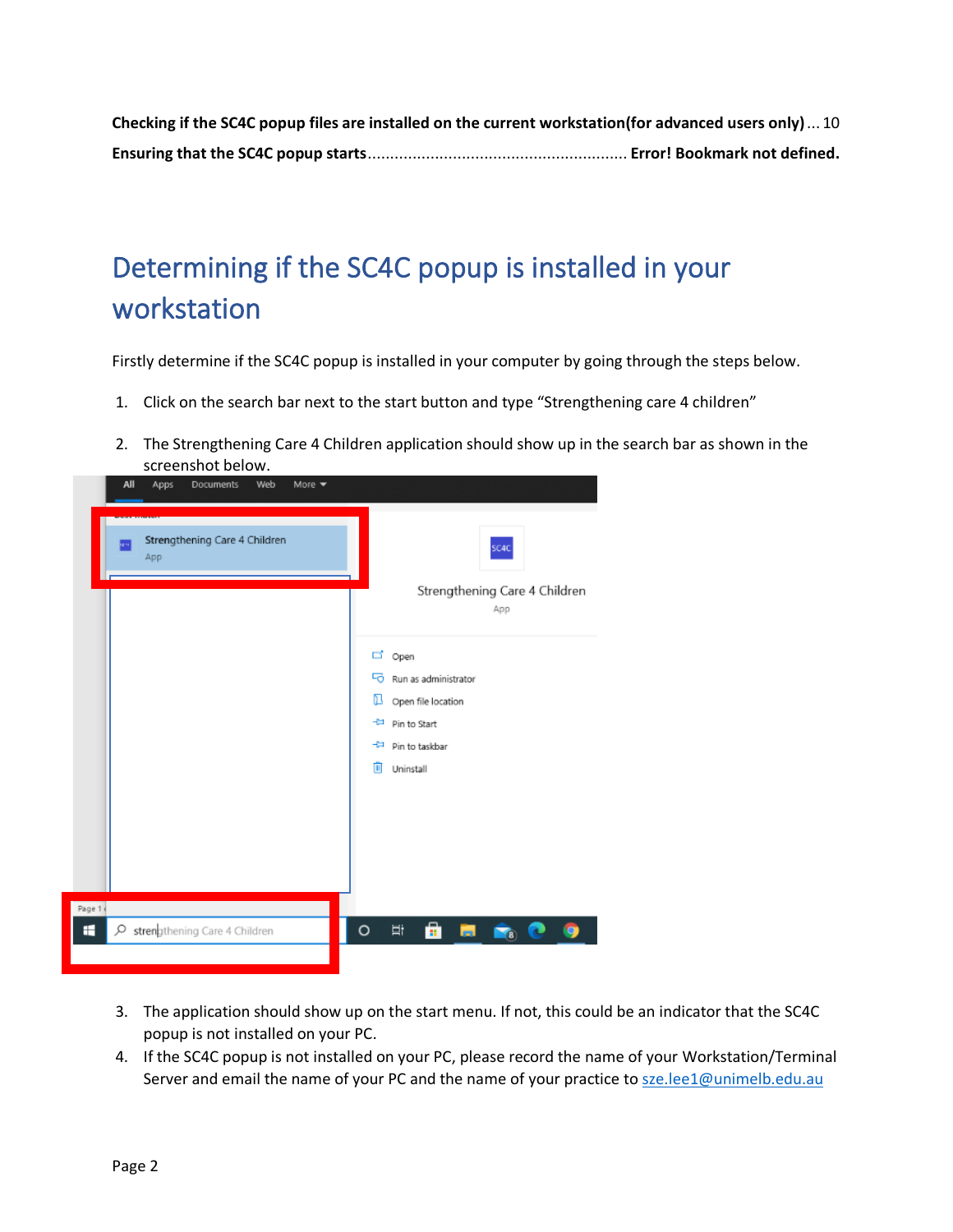5. Clicking on the Strengthening Care 4 Children app icon, starts up the popup application , if it is not already started up on the workstation concerned.

## <span id="page-2-0"></span>Testing the sc4c popup

To test if the SC4C popup is working, please complete the following simple steps using a test patient or the test database.

1. On your workstation, check on the "*system tray*" at the bottom right hand corner of your screen.



2. If you can see the blue icon, please open your EMR, and select a patient that is under the age of 18, and complete a simple *Admin/Non-visit* visit – i.e. no data needs to be added to the patients record. When you close the patient's record it is expected that you will be able to see the following once-off prompt asking whether you wish to opt in or opt out of the SC4C trial. Please confirm if you get this prompt.

| Strengthening Care 4 Children                                     |             |  |
|-------------------------------------------------------------------|-------------|--|
| Do you wish to Opt In to the Strengthing Care 4 Children program? |             |  |
| Yes, opt in                                                       | No, opt out |  |
|                                                                   |             |  |

3. For the purposes of this test, please select *Yes, opt in.* you should then immediately receive the popup as shown below: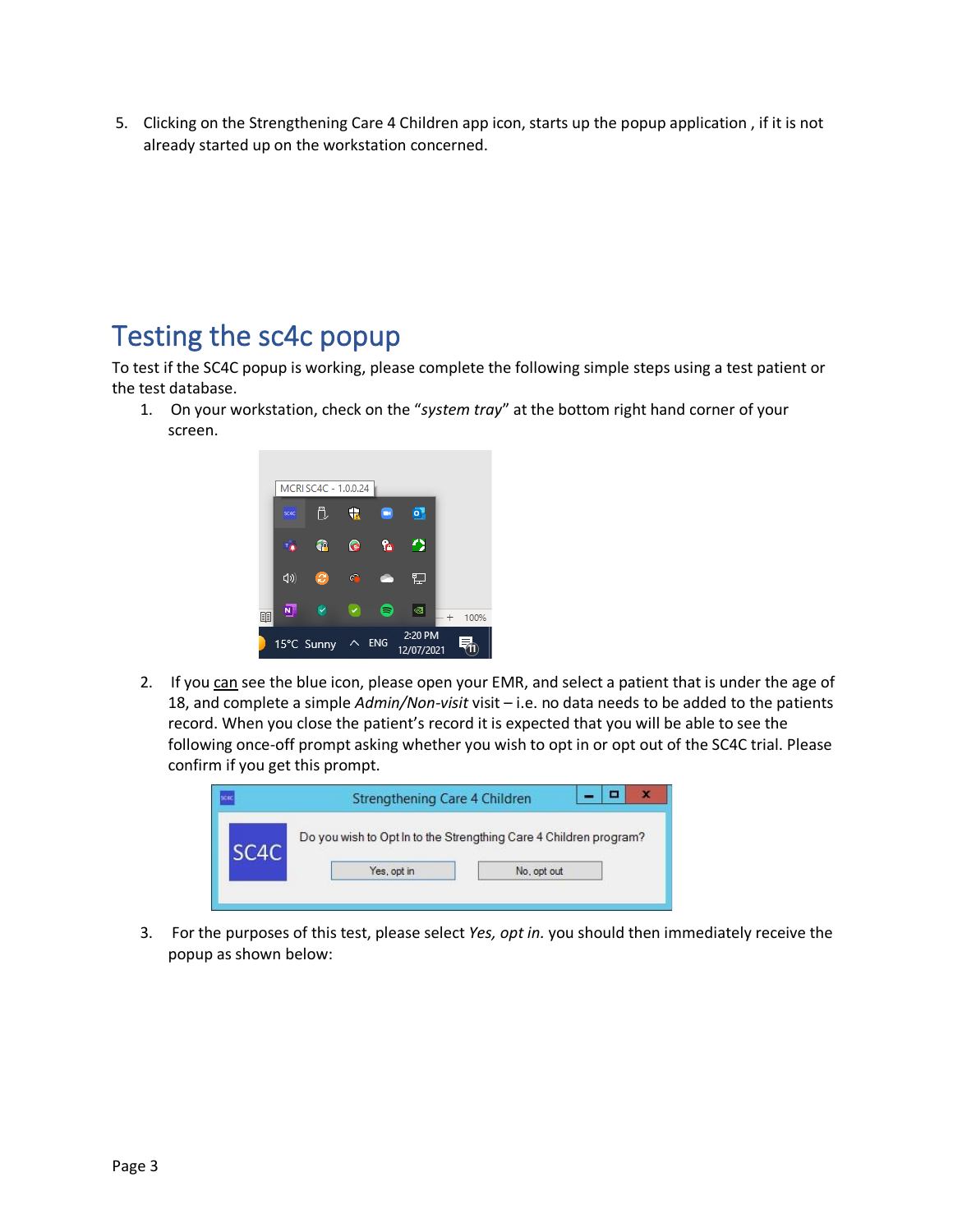|                                                  | Strengthening Care 4 Children                                                               |
|--------------------------------------------------|---------------------------------------------------------------------------------------------|
| <b>STRENGTHENING</b><br><b>CARE FOR CHILDREN</b> | Please indicate below where you have referred<br>Miss Helen Ashworth<br>Tick all that apply |
| No referral                                      | SC4C Paediatrician                                                                          |
| Austin Hospital - Emergency Department           | Speech Therapist                                                                            |
| Austin Hospital - Outpatient                     | Sunshine Hospital - Emergency Department                                                    |
| Northern Hospital - Emergency Department         | Sunshine Hospital - Outpatient                                                              |
| Northern Hospital - Outpatient                   | Wembee Hospital - Emergency Department                                                      |
| Private Paediatrician                            | Wembee Hospital - Outpatient                                                                |
| Private Psychologist                             | Other Allied Health                                                                         |
| Private Surgeon                                  | Other Private Hospital                                                                      |
| Royal Children's Hospital - Emergency Department | Other Public Hospital                                                                       |
| Royal Children's Hospital - Outpatient           | Other                                                                                       |
|                                                  | Save                                                                                        |

Please confirm if you see this popup. Select any value then press save. If you do not see this popup, but see the prompt in step 2, please check if you are opted-in/opted-out. (Refer to Accidental Opt-in/Opt-out)

## <span id="page-3-0"></span>Accidental opt-in/opt-out

If you have accidentally clicked opt in or opt out when the pop-up has appeared, you will still be able to opt-in our opt-out subsequently.

- 1. Open the patient record in the EMR. Ensure the patient record is **OPEN.** You will only be able to opt-in or opt-out if a patient record is opened.
- 2. Find the SC4C icon on the bottom right tray icon and click on the arrow button- as shown in the screenshot



3. Right click the icon and click Opt-in



- 4. The pop-up will now appear for patients under the age of 18 (17 and under).
- 5. If you still cannot see the opt-in option, click the upwards arrow to close the tray icon and click on the upwards arrow to re-open the tray icon and right click on the SC4C popup again to Optin/Opt-Out.

#### **\*\*Important: You can only click opt-in/opt-out on the taskbar tray icon if a patient record is open.**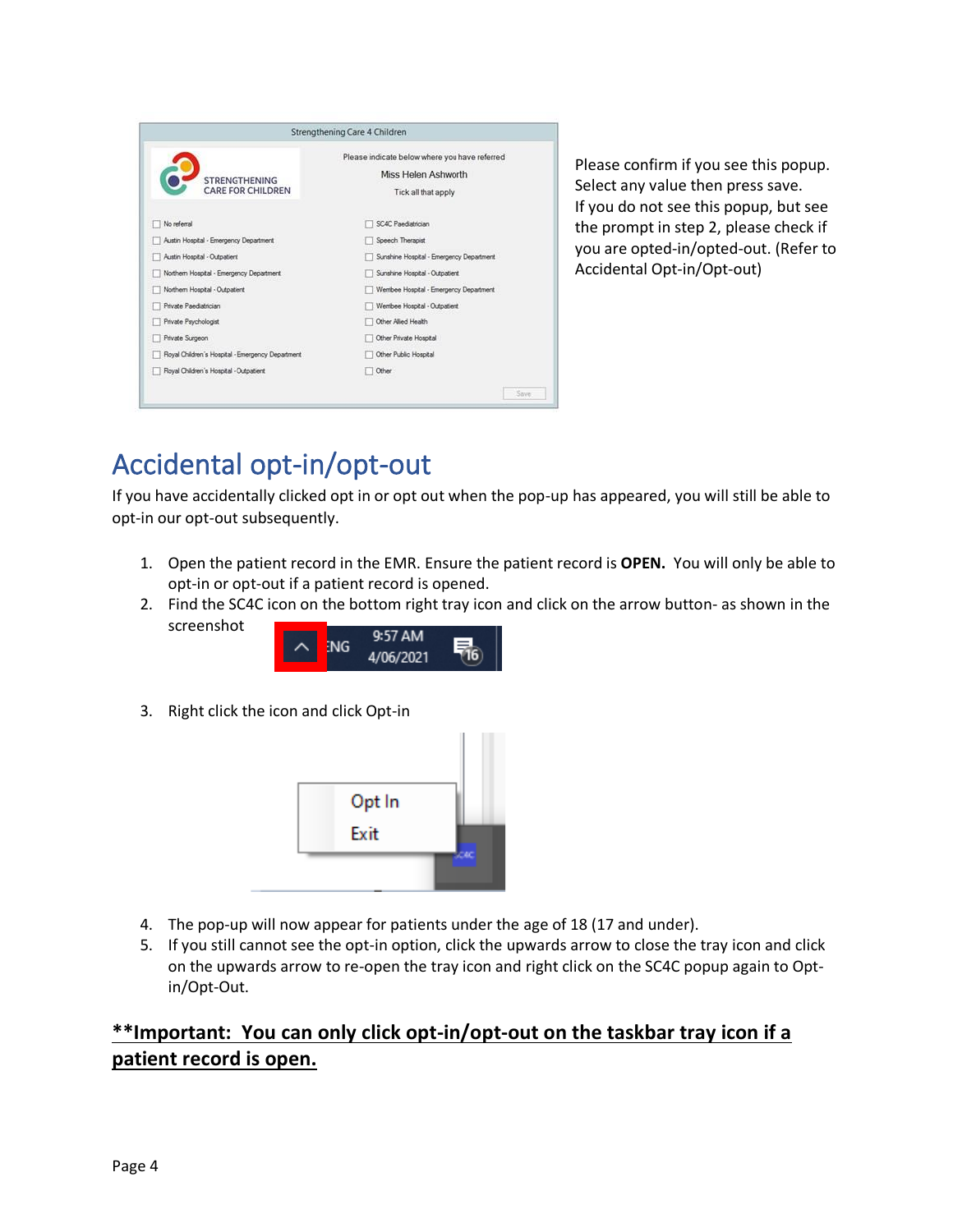## <span id="page-4-0"></span>Determining a PC/Workstation/Terminal Server Name

1. To determine a PC/Workstation/Terminal Server Name, please search for PC name in the search bar next to the start button.

|        | All<br>Apps<br>Documents<br>Web           | More $\blacktriangledown$ |         |               |   |           |                   |  | ୟୁ                      | $\cdots$ |
|--------|-------------------------------------------|---------------------------|---------|---------------|---|-----------|-------------------|--|-------------------------|----------|
|        | Best match                                |                           |         |               |   |           |                   |  |                         |          |
|        | View your PC name<br>¢<br>System settings |                           |         |               |   |           |                   |  |                         |          |
|        | Search work and web                       |                           |         |               |   |           | View your PC name |  |                         |          |
|        | ρ<br>pc name - See work and web results   | $\rightarrow$             |         |               |   |           | System settings   |  |                         |          |
|        | pc name lookup<br>ρ                       | $\rightarrow$             |         |               |   |           |                   |  |                         |          |
|        | pc name change<br>ρ                       | ゝ                         |         | <b>ロ</b> Open |   |           |                   |  |                         |          |
|        | ्<br>pc name generator                    | ゝ                         |         |               |   |           |                   |  |                         |          |
|        | pc names list<br>$\alpha$                 | ⋋                         |         |               |   |           |                   |  |                         |          |
|        | pc name login<br>9                        | ゝ                         |         |               |   |           |                   |  |                         | ÞC       |
|        | pc names fortnite<br>₽                    | $\rightarrow$             |         |               |   |           |                   |  |                         | e>       |
|        | pc name ideas<br>ρ                        | $\rightarrow$             |         |               |   |           |                   |  |                         |          |
|        |                                           |                           |         |               |   |           |                   |  |                         |          |
|        |                                           |                           |         |               |   |           |                   |  |                         |          |
|        |                                           |                           |         |               |   |           |                   |  |                         |          |
|        |                                           |                           |         |               |   |           |                   |  |                         |          |
| Page 5 |                                           |                           |         |               |   |           |                   |  |                         |          |
| H      | $\rho$ PC name                            |                           | $\circ$ | Ħ             | ē | <b>PO</b> |                   |  | $\overline{\mathbf{x}}$ |          |

2. The name of the PC/Workstation/Terminal Server is shown next to"Device Name". Please note this down and compare it to the list of installed workstations to determine if the SC4C popup is correctly installed for that clinic.

| Find a setting                          | Your PC is being monitored and<br>p                                   |
|-----------------------------------------|-----------------------------------------------------------------------|
|                                         | protected.                                                            |
| System                                  |                                                                       |
|                                         | See details in Windows Security                                       |
| Display                                 |                                                                       |
|                                         | Device specifications                                                 |
| dil Sound                               |                                                                       |
|                                         | Device name                                                           |
| Notifications & actions                 | Processor                                                             |
|                                         | Installed RAM                                                         |
| Focus assist                            | Device ID                                                             |
|                                         | Product ID                                                            |
| Power & sleep                           | System type                                                           |
|                                         | Pen and touch<br>No pen or touch input is available for this display. |
| $\qquad \qquad \blacksquare$<br>Storage | Copy                                                                  |
|                                         |                                                                       |
| 대<br>Tablet                             | Rename this PC                                                        |
| 빠                                       |                                                                       |
| Multi-tasking                           |                                                                       |
| Ð<br>Projecting to this PC              | Windows specifications                                                |
|                                         | Windows 10 Pro<br>Edition                                             |
| Shared experiences<br>×                 | 20H2<br>Version                                                       |
|                                         | Installed on<br>5/04/2021                                             |
| m<br>Clipboard                          | OS build<br>19042.1083                                                |
|                                         | Windows Feature Experience Pack 120.2212.3530.0<br>Experience         |
| Remote Desktop<br>y                     |                                                                       |
|                                         | Copy                                                                  |
| About                                   | Change the product key or upgrade your edition of Windows             |
|                                         |                                                                       |
|                                         | Read the Microsoft Services Agreement that applies to our services    |
|                                         | Read the Microsoft Software Licence Terms                             |
|                                         |                                                                       |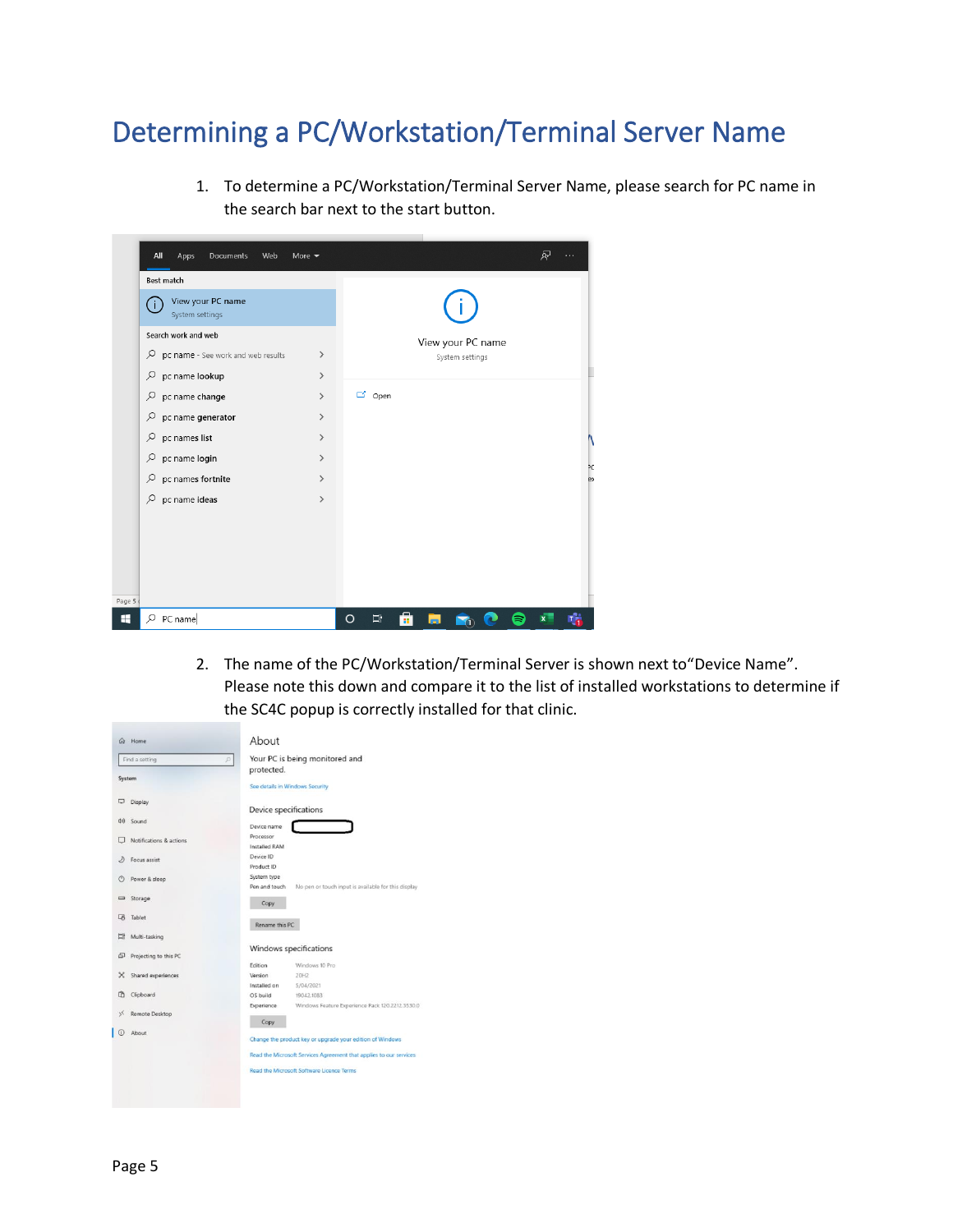3. Another way of checking the PC name is to go to settings on the right of the start bar, and clicking on settings.



4. Search for "PC Name" in the settings bar and click view your PC name and the same screen in step 2 should show up.

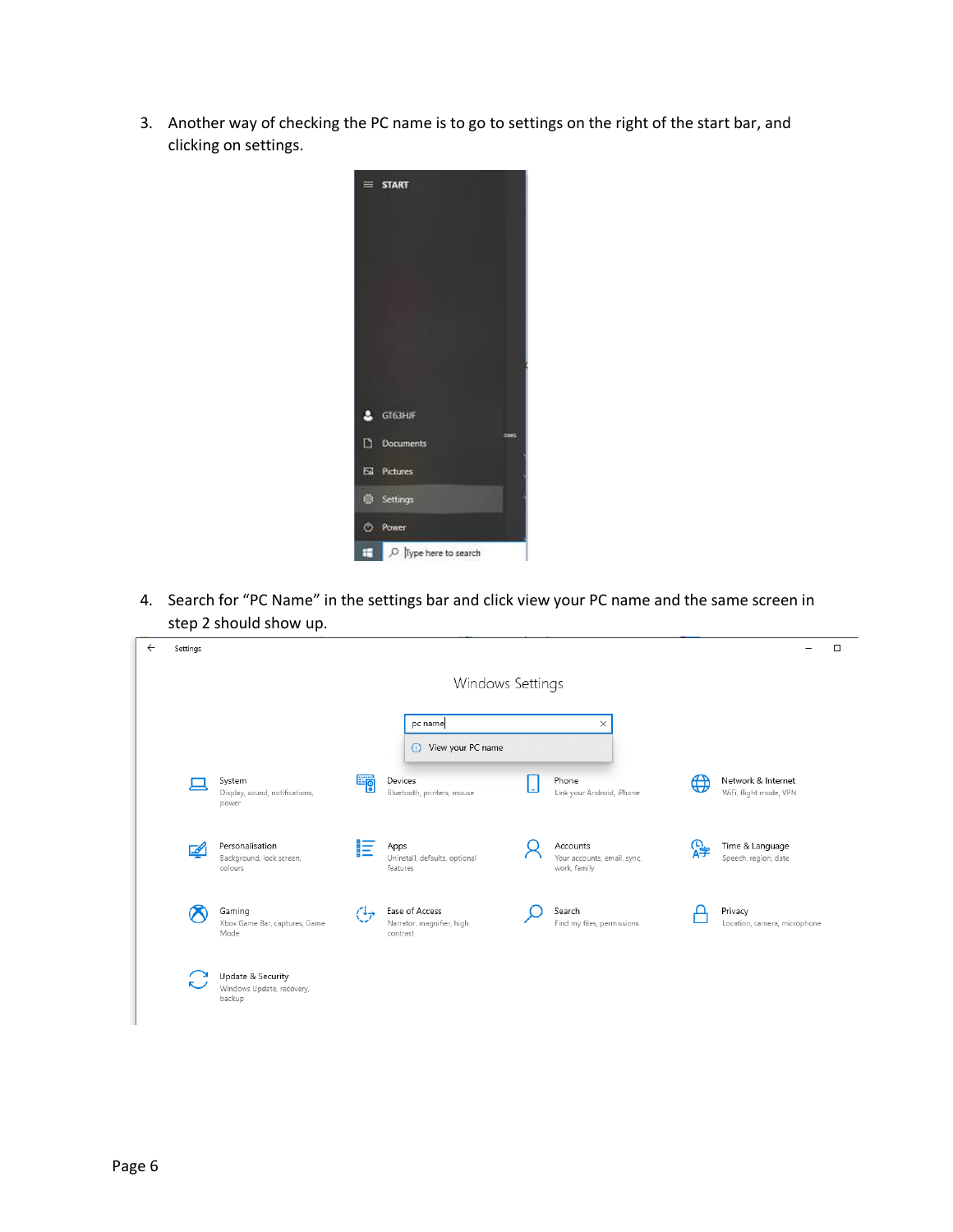## <span id="page-6-0"></span>Determining if a user is logged onto a terminal server

A clinic can use a combination of individual workstations and terminal server. In majority of cases, the University of Melbourne Health and Bioinformatics team have already performed an installation on the relevant workstations and/or Terminal server(s). However a Doctor may be looking for the popup application on the wrong environment ( local workstation instead of Terminal Server)

1. Determine if the current connection is a Terminal Server :

Check if a blue bar appears on the top of the screen when the user hovers the mouse in the middle top of the screen.

2. Secondly, check if the doctor has clicked the following icon to access a remote desktop environment to open Best Practice or Medical Director to open the patient's record.

| $\Box$ $\Box$ Type here to search | ○ ※ 自 ■ 自 ● 咯 9 4 星 ● 9.3) |  |  |  |  |  |  |
|-----------------------------------|----------------------------|--|--|--|--|--|--|
|                                   |                            |  |  |  |  |  |  |

3. If the doctor also uses this remote desktop application to enter their details in order to open a remote desktop connection, then the practice uses a terminal server and the SC4C popup would have been installed on the terminal server connection

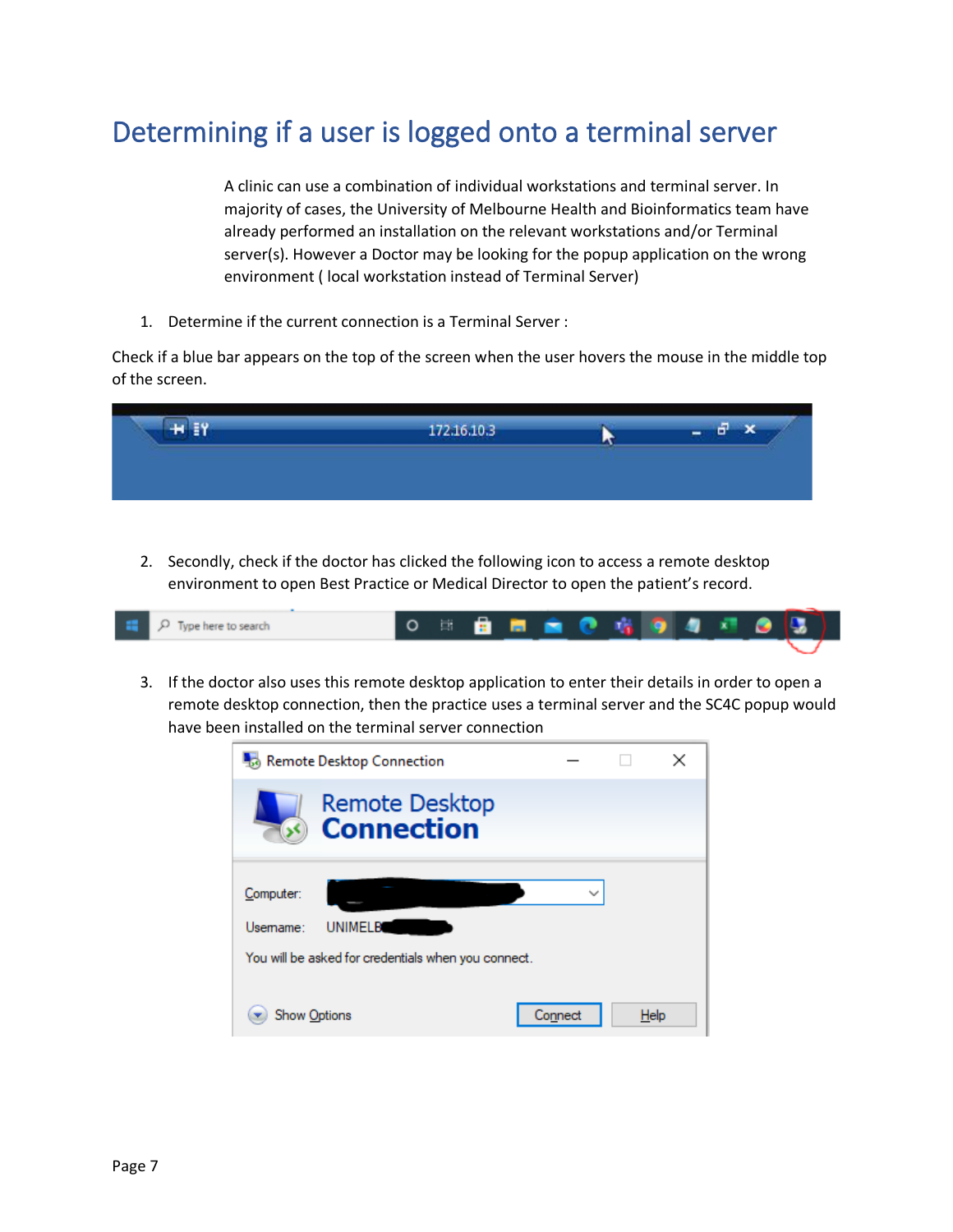4. A remote desktop/Terminal server environment looks and feels like a regular workstation. However, a local internet connection is required to maintain connection and the remote desktop/ Terminal server is akin to using another workstation within the current workstation as shown in the screenshot below:

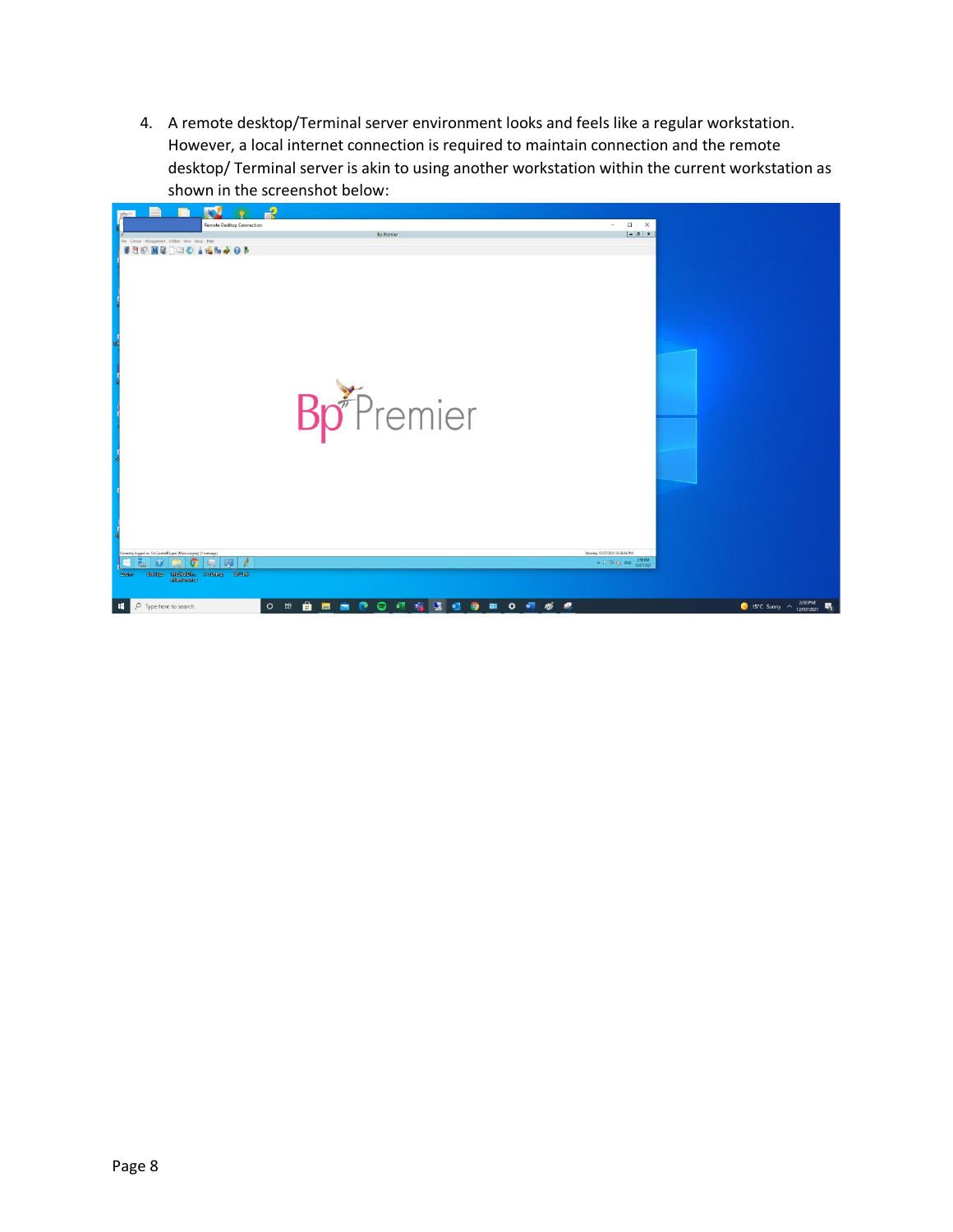# <span id="page-8-0"></span>Ensuring that the doctor does not close the referral

## window on purpose

1. A doctor can close the referral window if they right click on the icon on the start bar. However, this should not be done, as it means that no referral option(s) are captured.



2. Ensure that the doctor clicks on the relevant referral option instead of trying to close the referral view if you find this is happening. Select the referral options and click save.

|                                                       | Strengthening Care 4 Children                                                               |
|-------------------------------------------------------|---------------------------------------------------------------------------------------------|
| <b>STRENGTHENING</b><br><b>CARE FOR CHILDREN</b>      | Please indicate below where you have referred<br>Miss Helen Ashworth<br>Tick all that apply |
| No referral                                           | Sunshine Hospital - Emergency Department                                                    |
| Austin Hospital - Emergency Department                | Sunshine Hospital - Outpatient                                                              |
| Austin Hospital - Outpatient                          | V Wembee Hospital - Emergency Department                                                    |
| Northern Hospital - Emergency Department              | Wembee Hospital - Outpatient                                                                |
| Northern Hosoital - Outpatient                        | Public Mental Health Services (e.g. CAMHS, Headspace, Orygen)                               |
| Private Paediatrician (General or Subspecialty)       | Other Allied Health                                                                         |
| Private Psychologist                                  | Other Private Hospital - Emergency Department                                               |
| Private Surgeon                                       | Other Private Hospital - Outpatient                                                         |
| Royal Children's Hospital - Emergency Department<br>◡ | Other Public Hospital - Emergency Department                                                |
| Royal Children's Hospital - Outpatient                | Other Public Hospital - Outpatient                                                          |
| SC4C Paediatrician                                    | Other                                                                                       |
| Speech Pathologist                                    |                                                                                             |
|                                                       | Save                                                                                        |